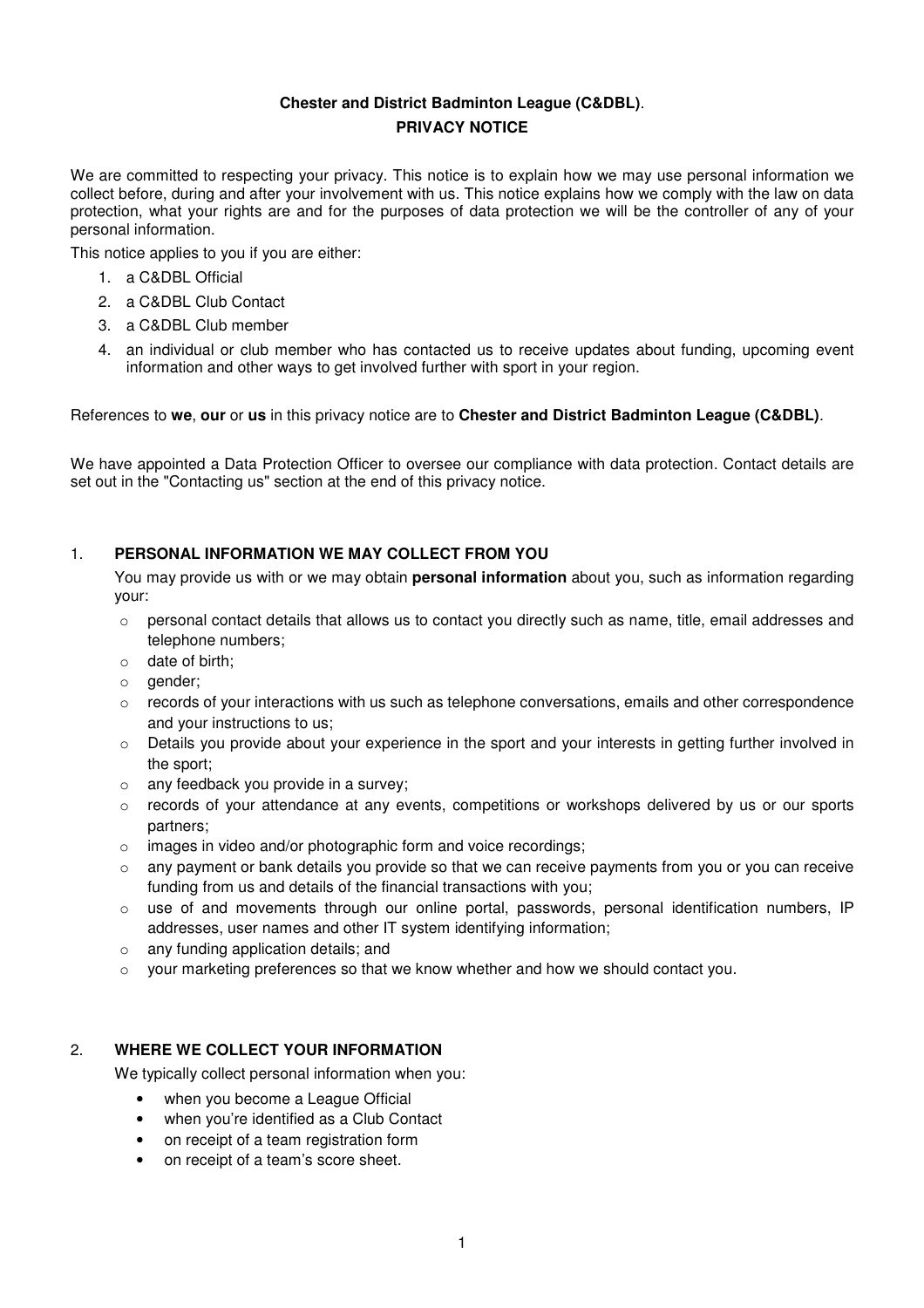## 3. **USES MADE OF THE INFORMATION**

The table below describes the main purposes for which we process your personal information, the categories of your information involved and our lawful basis for being able to do this.

| <b>Purpose</b>                                                                                                    | <b>Personal information</b>                                                                                                                       | <b>Lawful basis</b>                                                                                                                                                                                                                                                                                   |
|-------------------------------------------------------------------------------------------------------------------|---------------------------------------------------------------------------------------------------------------------------------------------------|-------------------------------------------------------------------------------------------------------------------------------------------------------------------------------------------------------------------------------------------------------------------------------------------------------|
|                                                                                                                   | used                                                                                                                                              |                                                                                                                                                                                                                                                                                                       |
| To manage our relationship with<br>you, including dealing with<br>enquiries made by you                           | All contact details, records<br>of your interactions with us,<br>and marketing preferences.<br>Use of and movements<br>through our online portal. | This is necessary to enable us to properly<br>manage and administer your relationship with<br>us.                                                                                                                                                                                                     |
| To deal with your queries or<br>complaints                                                                        | Contact details and records<br>of your interactions with us.                                                                                      | We have a legitimate interest to provide<br>complaint handling services to you in case<br>there are any issues with the service we<br>provide.                                                                                                                                                        |
| <b>Retention of records</b>                                                                                       | All the personal information<br>we collect.                                                                                                       | We have a legitimate interest in retaining<br>records in order to properly administer the<br>running of the League. For example, contact<br>details of league officials and club contacts,<br>website and handbook contact preferences,<br>records of League meetings, match results<br>and disputes. |
| For the purposes of promoting<br>sport in the region, our<br>campaigns and events and the<br>work we do as C&DBL. | in video<br>Images<br>and/or<br>photographic form.                                                                                                | Where you have given us your explicit<br>consent to do so.                                                                                                                                                                                                                                            |
| To manage the process of<br>applying to us for funding                                                            | All details provided in your<br>funding application.                                                                                              | This is necessary to enable us to properly<br>manage and assess your application.                                                                                                                                                                                                                     |
| To make payments to you where<br>we have agreed to fund a project                                                 | Transaction and payment<br>data                                                                                                                   | This is necessary to make payments to you.                                                                                                                                                                                                                                                            |
| To arrange and manage contracts<br>for the provision of<br>services/products                                      | Transaction and payment<br>data, contact details                                                                                                  | This is necessary to enable us to properly<br>manage and perform any contract for services<br>and products.                                                                                                                                                                                           |

For some of your personal information you will have a legal, contractual or other requirement or obligation for you to provide us with your personal information. If you do not provide us with the requested personal information we may not be able to admit you as a member of our body or we may not be able to properly perform our contract with you or comply with legal obligations and we may have to terminate your position as a member of our body. For other personal information you may not be under an obligation to provide it to us, but if you do not provide it then we may not be able to properly perform our contract with you.

**Where you have given us your consent to use your personal information in a particular manner, you have the right to withdraw this consent at any time, which you may do by contacting us as described in the "Contacting us" section below.**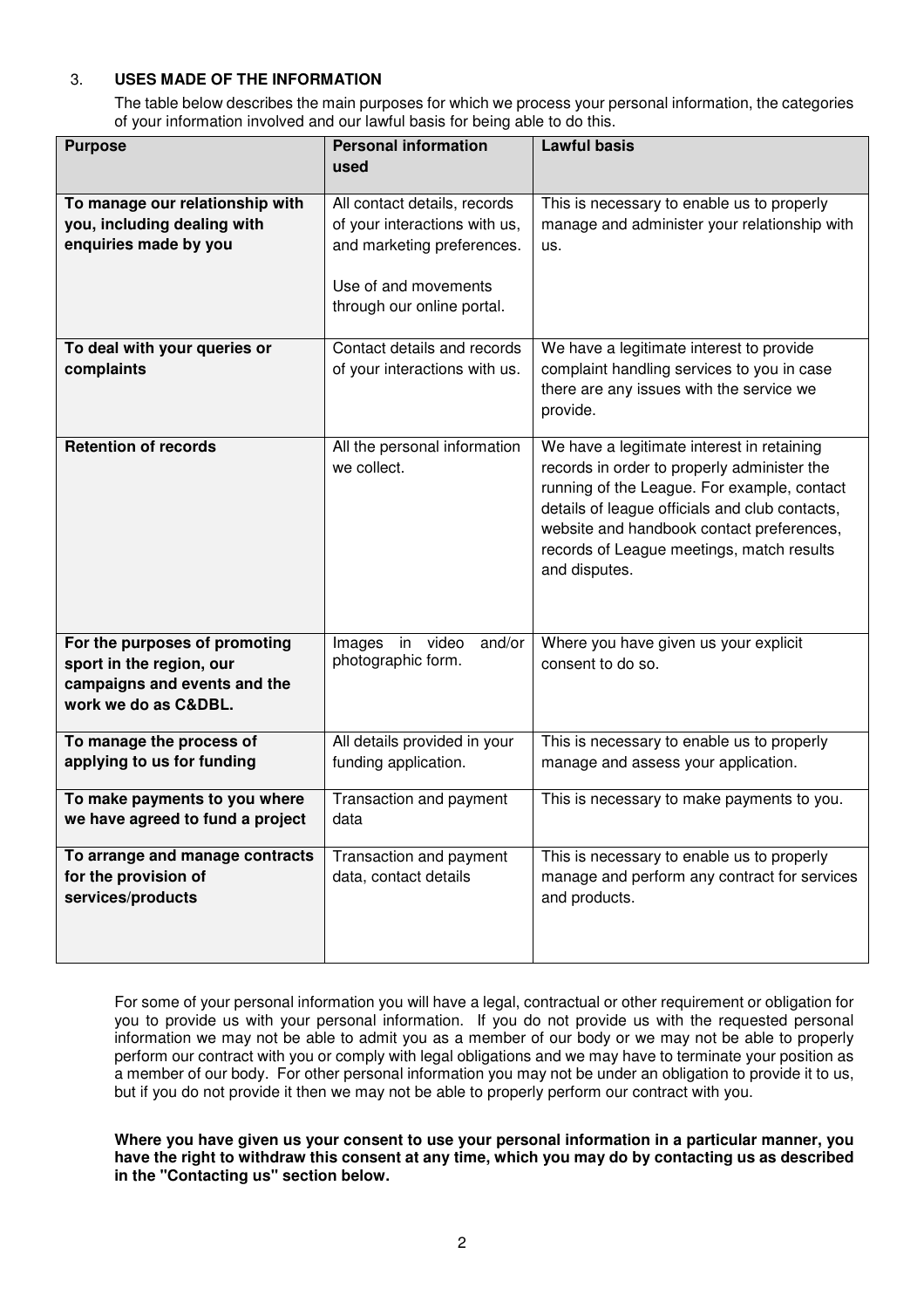Please note however that the withdrawal of your consent will not affect any use of the data made before you withdrew your consent and we may still be entitled to hold and process the relevant personal information to the extent that we are entitled to do so on bases other than your consent. Withdrawing consent may also have the same effects as not providing the information in the first place, for example we may no longer be able to provide certain benefits to you.

## 4. **DISCLOSURE OF YOUR PERSONAL INFORMATION**

We may share personal information with the following parties:

- o **Any party approved by you**;
- o **To C&DBL Officials and C&DBL Club Contacts:** to allow them to properly administer the sport on a local and regional level.
- o **Other service providers and advisors**: for example, the IT company that supports the C&DBL website.
- o **The Government or our regulators**: where we are required to do so by law or to assist with their investigations or initiatives.
- o **Police, law enforcement and security services**: to assist with the investigation and prevention of crime and the protection of national security.

We do not disclose personal information to anyone else except as set out above.

### 5. **HOW WE PROTECT YOUR DATA**

- o We will not **transfer** your personal data outside the EU without your consent.
- $\circ$  Please note however that transmitting information over the internet can never be quaranteed to be 100% secure.
- $\circ$  We will notify you promptly in the event of any breach of your personal data which might expose you to serious risk.

### 6. **HOW LONG DO WE KEEP PERSONAL INFORMATION FOR?**

- $\circ$  We will hold your personal data on our systems for as long as you are a member of the Club/League and for as long afterwards as it is in the Clubs'/Leagues' legitimate interest to do so or for as long as is necessary to comply with our legal obligations.
- $\circ$  We will review your personal data every year to establish whether we are still entitled to process it. If we decide that we are not entitled to do so, we will stop processing your personal data except that we will retain your personal data in an archived form in order to be able to comply with future legal obligations e.g. compliance with tax requirements and exemptions, and the establishment exercise or defence of legal claims.
- $\circ$  We securely destroy all financial information once we have used it and no longer need it.
- o We shred team score sheets at the end of every season.

**It is important to ensure that the personal information we hold about you is accurate and up-to-date, and you should let us know if anything changes, for example if you change your phone number or email address.** You can contact us by using the details set out in the "**Contacting us**" section below.

## 7. **YOUR RIGHTS IN RELATION TO PERSONAL INFORMATION**

You have the following rights in relation to your personal information:

- o the right to be informed about how your personal information is being used;
- $\circ$  the right to access the personal information we hold about you:
- $\circ$  the right to request the correction of inaccurate personal information we hold about you;
- $\circ$  the right to request the erasure of your personal information in certain limited circumstances;
- $\circ$  the right to restrict processing of your personal information where certain requirements are met;
- o the right to object to the processing of your personal information;
- $\circ$  the right to request that we transfer elements of your data either to you or another service provider; and
- $\circ$  the right to object to certain automated decision-making processes using your personal information.